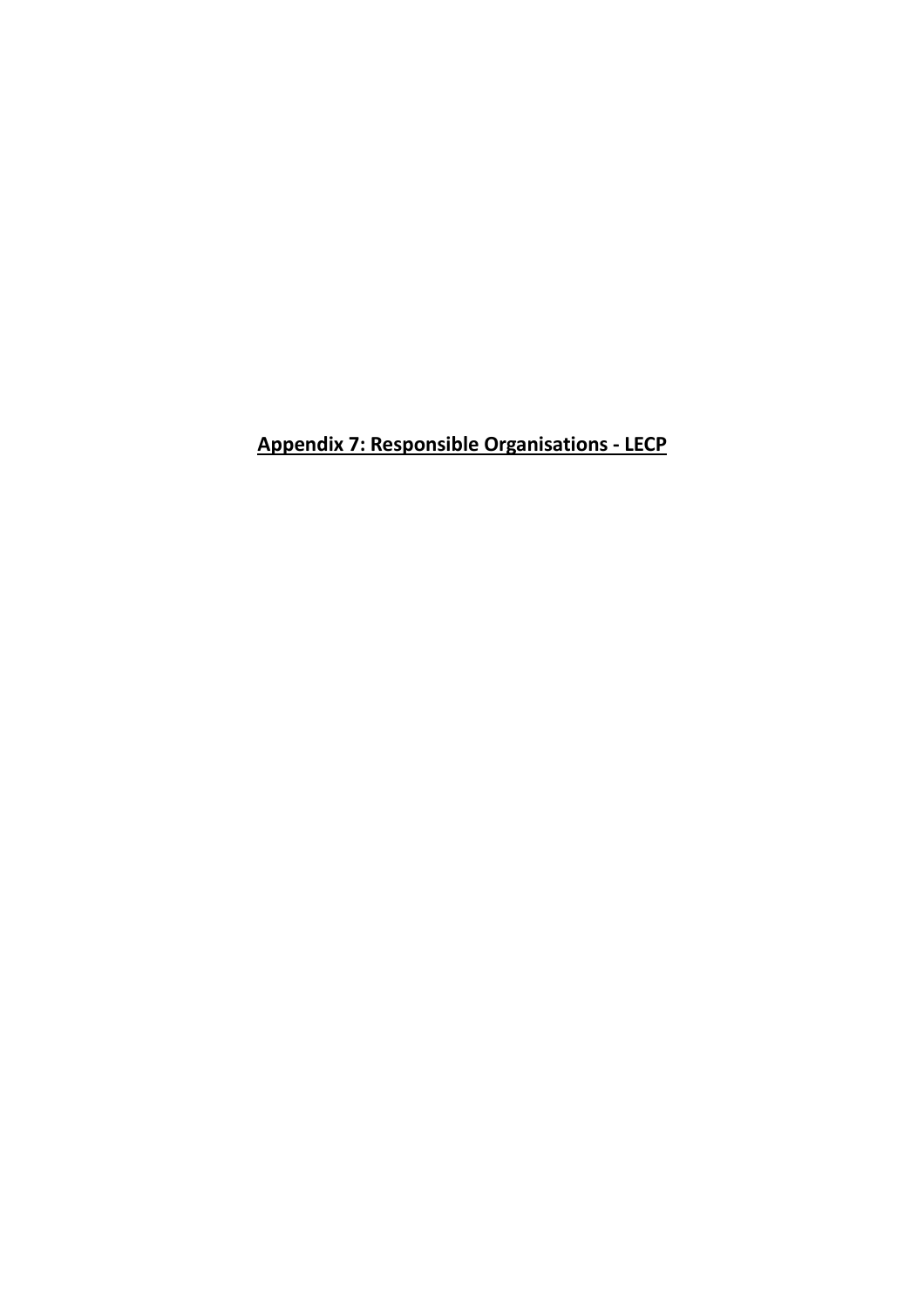## **Local Community Development Committee**

As per the requirements of Section 49A of the Local Government Act 2001 which provides for the establishment of LCDCs in all local authority administrative areas *"for the purposes of developing, coordinating and implementing a coherent and integrated approach to local and community*  development", the Tipperary LCDC was established in 2014. Comprising of representatives of the Local Authority, state agencies, community and voluntary sector and social partners, the purpose of the LCDC is to coordinate, plan, manage, oversee, and where necessary implement all local community development spend and interventions in a manner which meets the prioritized needs of the local citizen. blished in 2014. Comprising of representatives of the<br>nd voluntary sector and social partners, the purpose of<br>oversee, and where necessary implement all local<br>tions in a manner which meets the prioritized needs of<br>t member

In this regard, each LCDC and its constituent members will work to implement a joined-up, crosssectoral approach to the local and community development programming. The LCDC will, be expected to draw on the expertise and experience of public and private stakeholders within the relevant local authority area to provide effective and efficient services to citizens and communities, and particularly those most in need of those services.





## **Photograph: 1: Members of the LCDC**

planning and oversight of local development spending, whether the spending is delivered by local authorities or on behalf of the state by other development agencies and structures. This will bring a more coherent approach to the implementation of local and community development programmes and interventions, seeking to ensure an int approach to local community, enterprise and local development services between providers and delivery structures; drive exervices.<br>
Services.<br>
ave primary responsibility for coordination, governance,<br>
planning and oversight of<br>
local development spending,<br>
whether the spending is<br>
delivered by local authorities<br>
or on behalf of the state by

meaningful citizen and community engagement in the scoping, planning, delivery and evaluation of local and community programme; ensure a more efficient administration of local and community local and community programme; ensure a more efficient administration of local and community<br>programmes and delivery structures, the appropriate matching of resources to priorities and the achievement of value-for-money in the delivery and governance of programmes and the management of local delivery arrangements; focus on learning and formations and the management of local delivery arrangements; focus on learning and feedback, enhancing the links management of local delivery arrangements; focus on learning and feedback, enhancing the links<br>between practice and policy development; and pursue opportunities for additional funding resources for the county whether Exchequer, EU, private or other sources.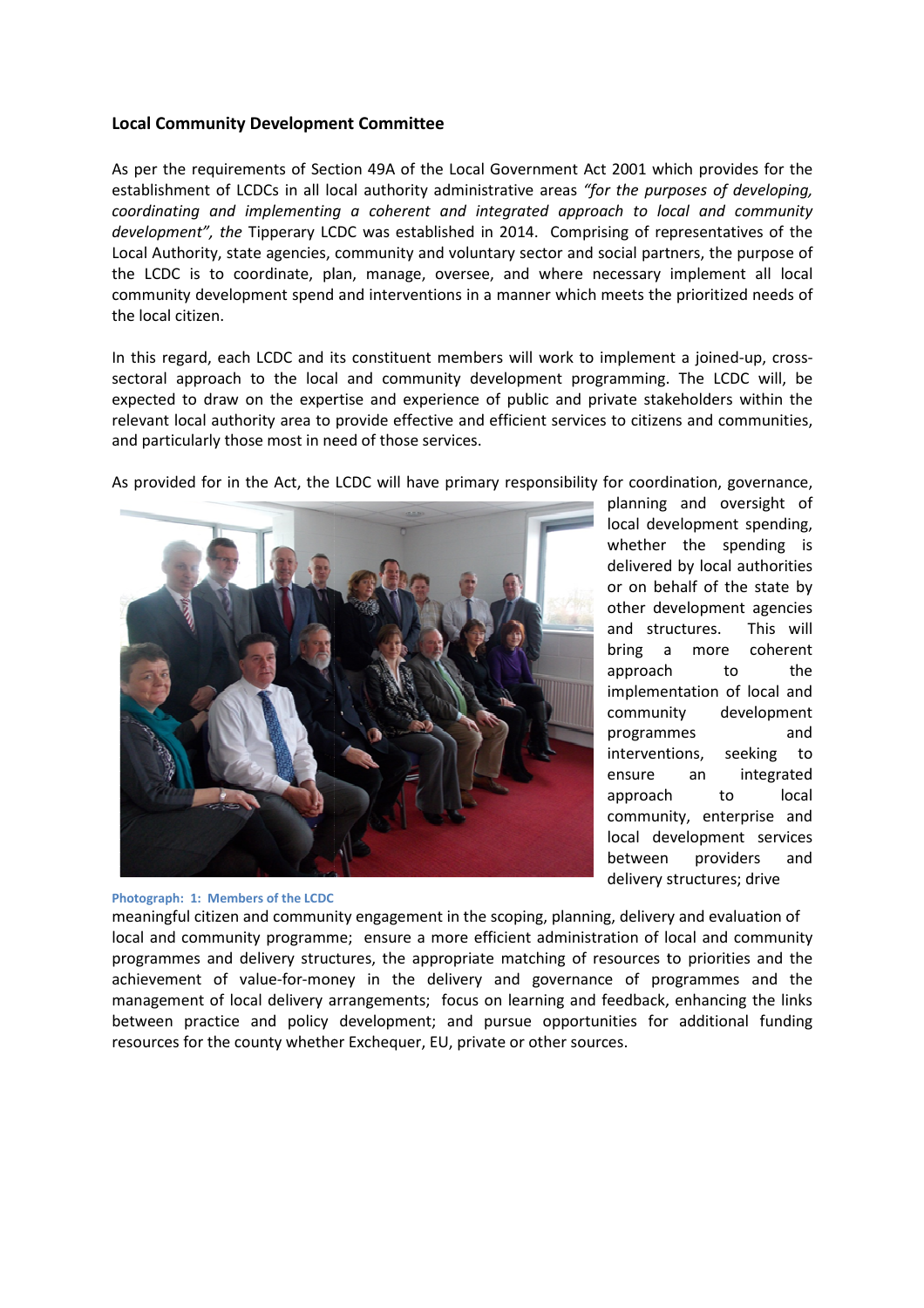## **Membership of Tipperary Local Community Development(LCDC) Committee**

Based on a 19 person LCDC, the maximum number of representatives from the public (statutory) sector will be nine, with a minimum of ten representatives from the private sector.

| <b>Sector Represented</b>                                                 | <b>LCDC Members</b>                                                                                                                                                                                                                                                                                                                                                                                                                                                                                                                          |
|---------------------------------------------------------------------------|----------------------------------------------------------------------------------------------------------------------------------------------------------------------------------------------------------------------------------------------------------------------------------------------------------------------------------------------------------------------------------------------------------------------------------------------------------------------------------------------------------------------------------------------|
| <b>Elected Members</b><br>(3 public)                                      | Cllr Mary Hanna Hourigan<br>Cllr John Carroll<br>Cllr Joe Hannigan                                                                                                                                                                                                                                                                                                                                                                                                                                                                           |
| <b>Local Government</b><br>(2 public)                                     | Joe MacGrath, Chief Executive<br>Rita Guinan, Head of Local Enterprise Office                                                                                                                                                                                                                                                                                                                                                                                                                                                                |
| <b>State Agencies</b><br>(4 public)                                       | Fionnuala McGeever, CEO., Tipperary Education & Training Board<br>Donal Mullane, Chief Executive Officer, TEAGASC<br>Adrian Cunneen, Assistant Principal, Department of Social Protection.<br>Angela Joy, Health Service Executive                                                                                                                                                                                                                                                                                                           |
| <b>Local &amp; Community</b><br><b>Development</b><br>(2 Private)         | Niall Morrissey, CEO, South Tipperary Development Company<br>Michael Murray, CEO, North Tipperary Leader Partnership                                                                                                                                                                                                                                                                                                                                                                                                                         |
| Social, Economic &<br><b>Community</b><br><b>Interests</b><br>(8 private) | <b>Community &amp; Voluntary Interests (2)</b><br>Sara Bourke (Alternate Monica Anglim)<br>Catherine Guest (Alternate Edel Grace)<br><b>Social Inclusion Interests (2)</b><br>Clare Cashman (Alternate Anita Clancy)<br>Cora Horgan (Alternate John Lupton)<br><b>Environmental Pillar (1)</b><br><b>Charles Stanley Smith</b><br><b>Business Pillar (1)</b><br>Brian Cleary, CEO., Clonmel Chambers (Alternate John O' Shaughnessy)<br><b>Farming Pillar (1)</b><br>Tim Cullinane, (Alternate William Moloney)<br><b>Union Pillar - TBC</b> |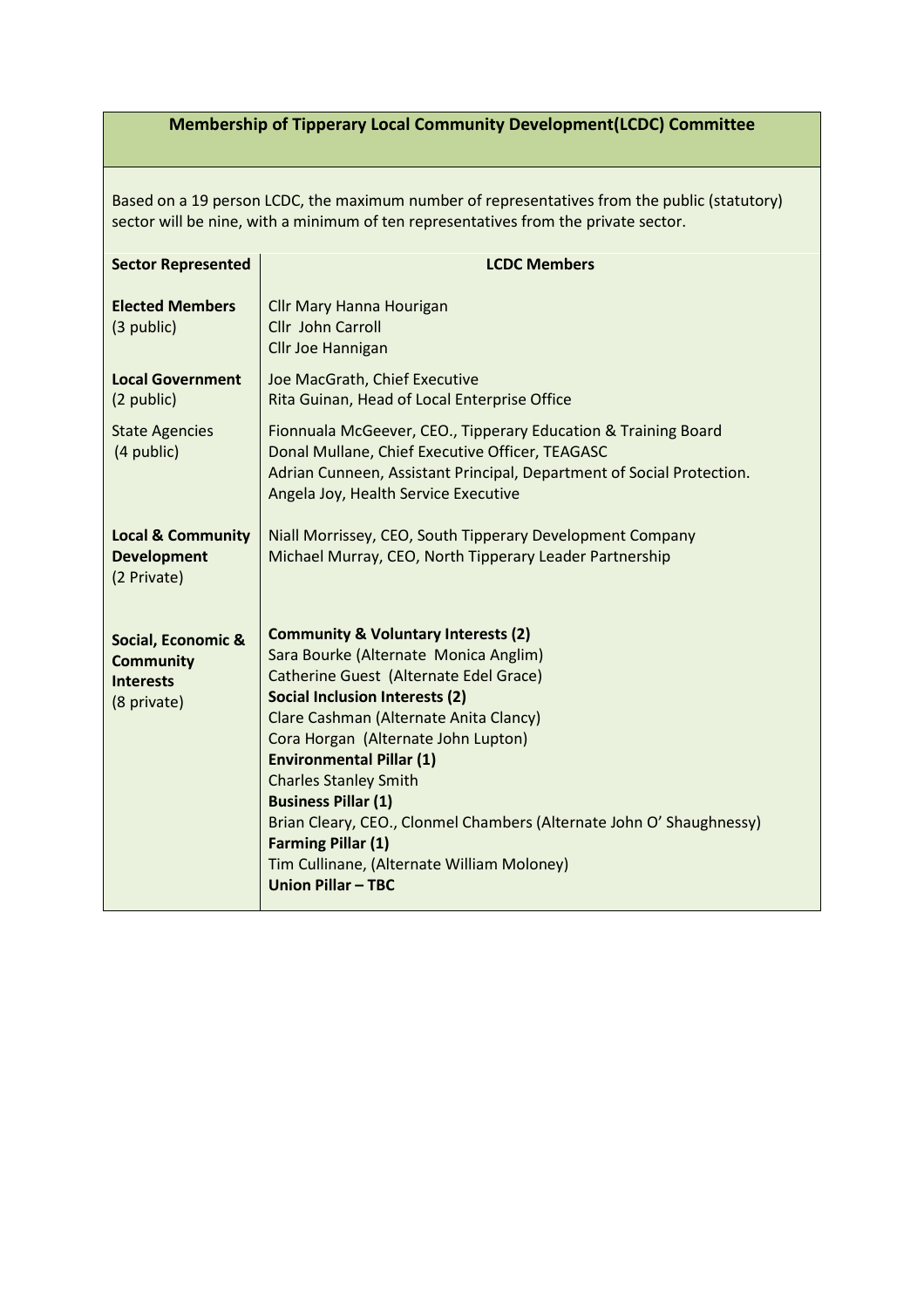| <b>Economic Development &amp; Enterprise SPC Members</b> |                                             |  |
|----------------------------------------------------------|---------------------------------------------|--|
| <b>Name</b>                                              | <b>Representative Body</b>                  |  |
| <b>Cllr. John Hogan</b>                                  | <b>Tipperary County Council</b>             |  |
| <b>Cllr. Siobhan Ambrose</b>                             | <b>Tipperary County Council</b>             |  |
| <b>Cllr. Seamus Hanafin</b>                              | <b>Tipperary County Council</b>             |  |
| <b>Cllr. John Fahey</b>                                  | <b>Tipperary County Council</b>             |  |
| <b>Cllr. John Crosse</b>                                 | <b>Tipperary County Council</b>             |  |
| <b>Cllr. Joe Hannigan</b>                                | <b>Tipperary County Council</b>             |  |
| <b>Cllr Martin Browne</b>                                | <b>Tipperary County Council</b>             |  |
| <b>Cllr. Kieran Bourke</b>                               | <b>Tipperary County Council</b>             |  |
| <b>Cllr. Tom Wood</b>                                    | <b>Tipperary County Council</b>             |  |
| <b>Cllr. Phyll Bugler</b>                                | <b>Tipperary County Council</b>             |  |
| <b>Eamon Carroll</b>                                     | <b>Farming Pillar</b>                       |  |
| <b>Mark Small</b>                                        | <b>Business Pillar</b>                      |  |
| <b>Laura Jones</b>                                       | <b>Business Pillar</b>                      |  |
| <b>Noel Byrne</b>                                        | <b>PPN</b>                                  |  |
| <b>Edel Grace</b>                                        | <b>PPN</b>                                  |  |
| <b>Jimmy Ryan</b>                                        | <b>PPN</b>                                  |  |
| <b>Ciaran Lynch</b>                                      | Limerick Institute of Technology, Tipperary |  |